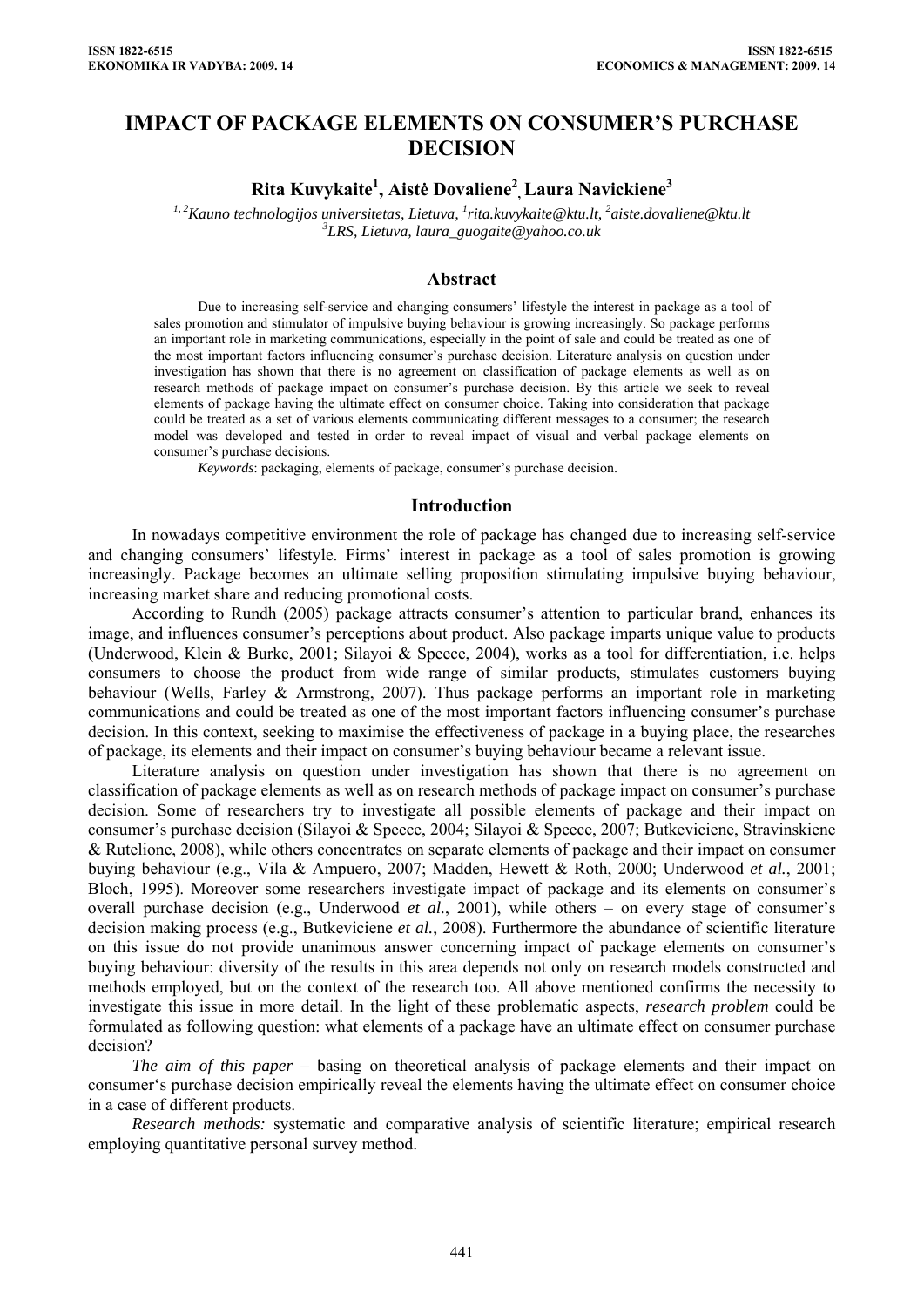### **Theoretical and empirical background**

**The role of packaging**. The primary function of packaging is to protect the product against potential damage while transporting, storing, selling and exploiting a product (Gonzalez, Thorhsbury & Twede, 2007; Wells *et al.*, 2007; Kuvykaite, 2001) and to ensure the convenience during performance of these activities. Sogn-Grundvag & Østli (2009) have indicated the importance of packaging in the case of grocery, when consumers buy unbranded products. Seeing that most consumers tend to touch products before purchasing, they treat product packaging as a tool for protecting consumers from contamination, for allowing them to touch products without restraint, without need to avoid smudging their hands. They propose to use packaging with a "window", in order to allow consumers to evaluate product by its appearance at the same time reducing "consumer uncertainty regarding quality by branding the product and labelling it" (Grundvag & Østli, 2009, p.225), i.e. to communicate to consumer adequate message about product. It could be stating that in length of time a function of identification and communication became of vital importance especially for consumer products in the group of convenience goods.

Packaging as a tool for communication was investigated by Butkeviciene *et al.* (2008), Gonzalez, Thorhsbury & Twede (2007), Vila & Ampuero (2007), Nancarrow, Wright & Brace (1998), Prendergast & Pitt (1996), Smith & Taylor (2004), Underwood *et al*. (2001), Silayoi & Speece (2004), Underwood (2003), (Vazquez, Bruce & Studd, 2003; Ampuero & Vila, 2006), etc. Taking into consideration that impulsive buying is a proper to many consumers (Nancarrow, Wright & Brace, 1998; Vazquez, Bruce & Studd, 2003; Ampuero & Vila, 2006), it could be maintained that "the package may be the only communication between a product and the final consumer in the store" (Gonzalez *et al.*, 2007, p.63). Consequently the role of package in marketing communications increases: it must attract consumer's attention and transmit adequate value of product to consumer in the short period right in the place of sale. Therefore there is a necessity to explore package and its elements in more detail, in order to understand which of these elements are the most important for consumer's purchase decision.

**Elements of a package**. There are many different schemes for classification of elements of package in scientific literature. According to Smith & Taylor (2004), there are six variables that must be taken into consideration by producer and designers when creating efficient package: form, size, colour, graphics, material and flavour. Similarly, Kotler (2003) distinguishes six elements that according to him must be evaluated when emploing packaging decisions: size, form, material, colour, text and brand.

Vila & Ampuero (2007) similar to Underwood (2003) distinguished two blocks of package elements: graphic elements (colour, typography, shapes used, and images) and structural elements (form, size of the containers, and materials). It should be noticed that these two blocks, similar to classification of Smith & Taylor (2004) do not include verbal elements of package.

Rettie & Brewer (2000) stressed out the importance of proper positioning of elements of package. dividing the elements into two groups: verbal (for example, brand slogans) and visual (visual apeal, picture, etc.) elements. In the similar way package elements were classified by Butkeviciene, Stravinskiene & Rutelione (2008). Analysing consumer's decision making process they distinguish between non-verbal elements of package (colour, form, size, imageries, graphics, materials and smell) and verbal elements of package (product name, brand, producer/ country, information, special offers, instruction of usage). Their classification includes brand as a verbal component, whereas Keller (2003), for example, considers packaging as one of the five elements of the brand, together with name, logo, graphic symbol, personality, and the slogans.

Silayoi & Speece (2004; 2007) divide package into two categories of elements: visual elements (graphics, colour, shape, and size) and informational elements (information provided and technology). According to Silayoi & Speece (2004) visual elements are related with affective aspect of consumer's decision making process, while informational elements are related with cognitive one.

Summarising, two main blocks of package's elements could be identified: visual and verbal elements. Relying on literature analysed graphic, colour, size, form, and material are considered as visual elements, while product information, producer, country-of-origin and brand are considered as verbal ones.

**Research model**. The performed literature analysis let us maintain that package could be treated as a set of various elements communicating different messages to a consumer. The type of message communicated depends on those elements. Visual elements of package transmit information which affects consumer's emotions, while verbal elements transmit information which has an effect on consumer's cognitive orientation (Silayoi & Speece, 2004). In such way, referring to Butkeviciene *et al.* (2008),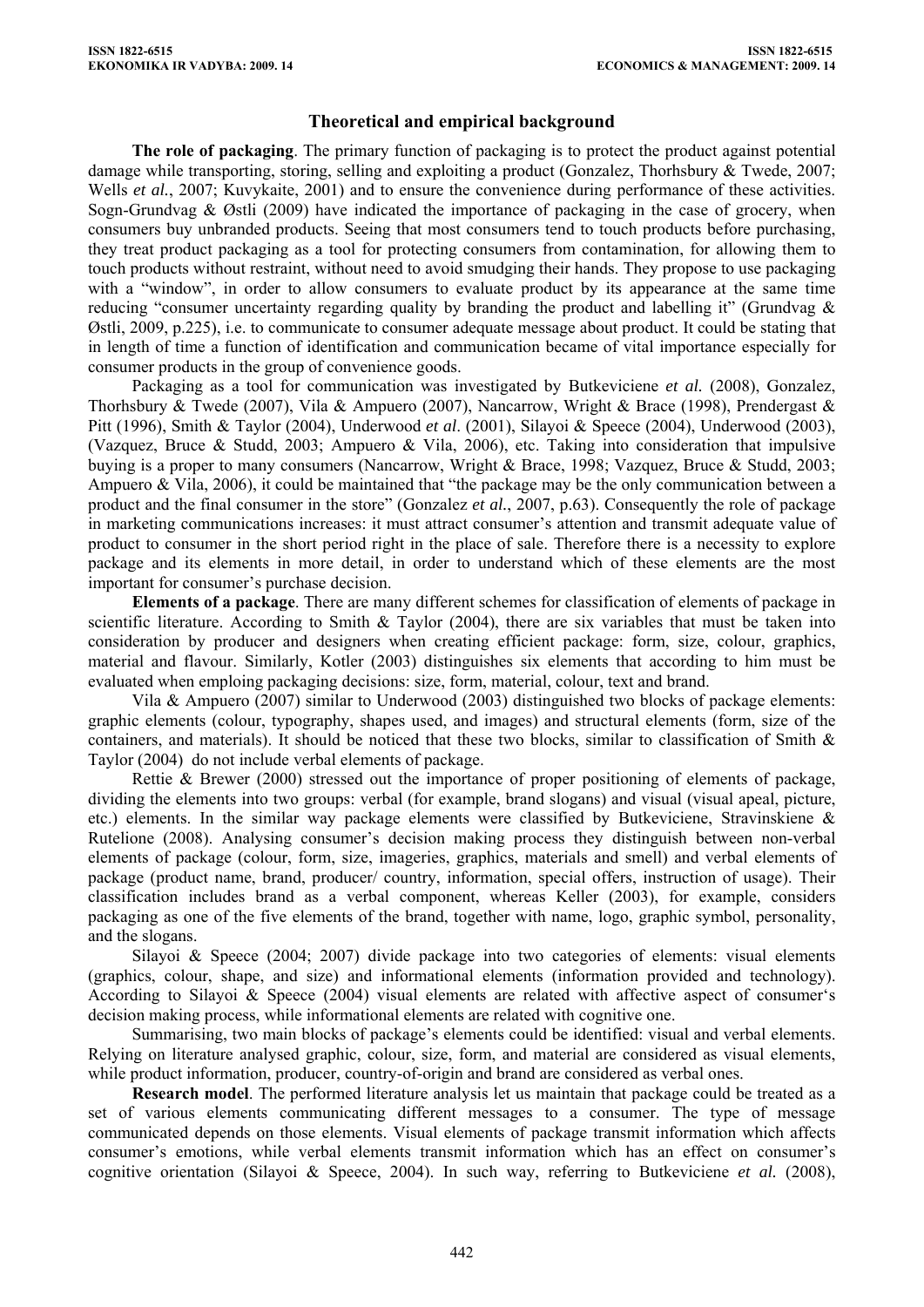packaging sends to consumer valuable information about the product, helps positioning it in the mind of consumer and in this way has an impact on consumer's purchase decision. Based on theoretical studies of Silayoi & Speece (2004), Bloch (1995); Grossman & Wisenblit (1999), Butkeviciene *et al.* (2008) the research model (see Figure 1) was developed in order to reveal impact of visual and verbal package elements on consumer's purchase decisions. In this case graphic, colour, form, size, material are analysed as main visual elements, whereas product information, producer, country-of-origin and brand are treated as the main verbal elements of package.



**Figure 1.** Research model

According to the literature analysed (see Silayoi & Speece, 2004, Grossman & Wisenblit, 1999, Butkeviciene *et al.*, 2008) the impact of package elements on consumers purchase decisions can be stronger or weaker depending on the consumer's *involvement level*, *time pressure* or *individual characteristics* of consumers.

The importance of consumer's involvement level for choice of products was confirmed by (Maiksteniene & Auruskeviciene, 2008) in their recent research. On the other hand, food and others FMCG usually are treated as low involvement products (Grossman & Wisenblit, 1999), however Silayoi & Speece (2004, p.611) referring to other researchers pointed out that some consumers may view food shopping not as a low involvement action. Supporting this point of view we maintain that consumers' involvement in purchasing convenience goods (food and other FMCG) can vary form low to high level, depending on particular consumer. It should be taken into consideration that pattern of consumers behaviour is changing due to increasing role of ecology, rising interest in a healthy lifestyle. Basing on literature analysis performed it could be confirmed that visual elements of package have stronger effect on consumers when they are in the level of *"low involvement*", in contrast to those who are in *"high involvement*" level. Conversely, verbal elements of package have stronger effect on those consumers who are in the level of "high involvement". In the latter situation consumer show more interest in product and its package, taking into consideration information about product, expressing loyalty to a particular brand, etc.

Also with reference to the results of the researches of Silayoi & Speece (2004), Butkeviciene *et al.* (2008) it was assumed that *time pressure* is another important factor which influence the impact of visual and verbal package elements on consumer's purchase decision. According to the results of previous researches it was assumed that visual elements of package have stronger influence on product selection when consumers are under time pressure and, conversely, when consumers are not under time pressure, verbal elements of package have stronger influence.

Besides, referring to Bloch (1995), Silayoi & Speece (2007), we propose that package influences consumer's buying behaviour depending on his /her *individual characteristics*. The role of gender and age for the wine buying decision was investigated by Barber, Almanza & Donovan (2006). In this paper it was decided to deal with the gender, age, education and occupation in order to reveal influence of individual characteristics of consumer when making purchase decision for convenience goods that were selected for empirical research.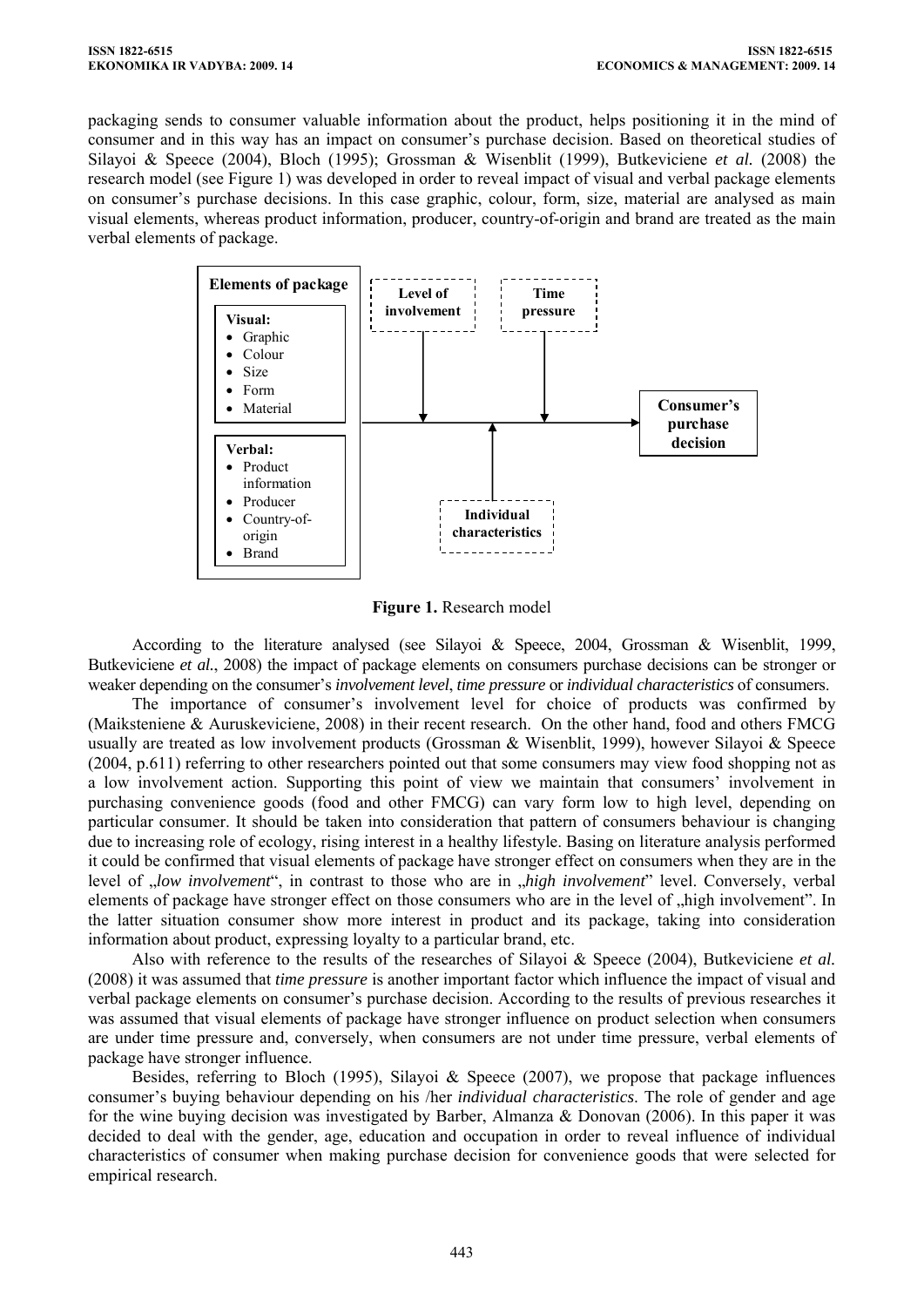### **Research design**

The type of descriptive research was chosen after taking into account the research problem, aim of paper and the requirements for information needed. In order to reveal the most important elements of package for consumer's purchase decision the quantitative method employing personal (direct) survey was selected. This method also eliminates the problem related with return rate of the questionnaires. The research was performed in April of 2008 in Kėdainiai city. Non-probability sampling method was chosen, surveying 200 respondents representing various demographic groups.

In order to reach the purpose of empirical research – to determine elements of package having the biggest impact on consumer's purchase decision – the questionnaires were developed providing questions to reveal the importance of various elements of milk and washing-powder packages. Milk and washing-powder were chosen as two different products from the group of convenience goods. Questions about package's elements were developed with reference to the theoretical studies performed and research model developed (see Figure 1).

Analysing results of the research statistical data analysis has been performed, using statistical data analysis package SPSS 14.0.

### **Research results and interpretation**

Research results are presented in following order: at first, with the introduction question consumers' perceptions about package ant its functions are clarified; second, the importance of various visual and verbal elements of package when making purchase decision is presented; third, the impact of package elements on consumers purchase decisions depending on the consumer's involvement level, time pressure or individual characteristics of consumers are presented.

Analysis of the research results showed that respondents view package as a tool to protect product (26.94 percent.), to ensure convenience for product usage and storing (26.20 percent) and to transfer information about product and its characteristics (25.46 percent). Meanwhile such functions of package as attraction attention of consumer and stimulation his buying behaviour (11.99 percent.), identification of product (5.17 percent.) and promotion of it (4.24 percent.) were considered of lower importance.

Pursuing the aim of this paper, the importance of various visual and verbal elements of package for consumer's decision to buy milk and washing-powder was analysed. The illustration of the results of this analysis is presented in Figure 2.



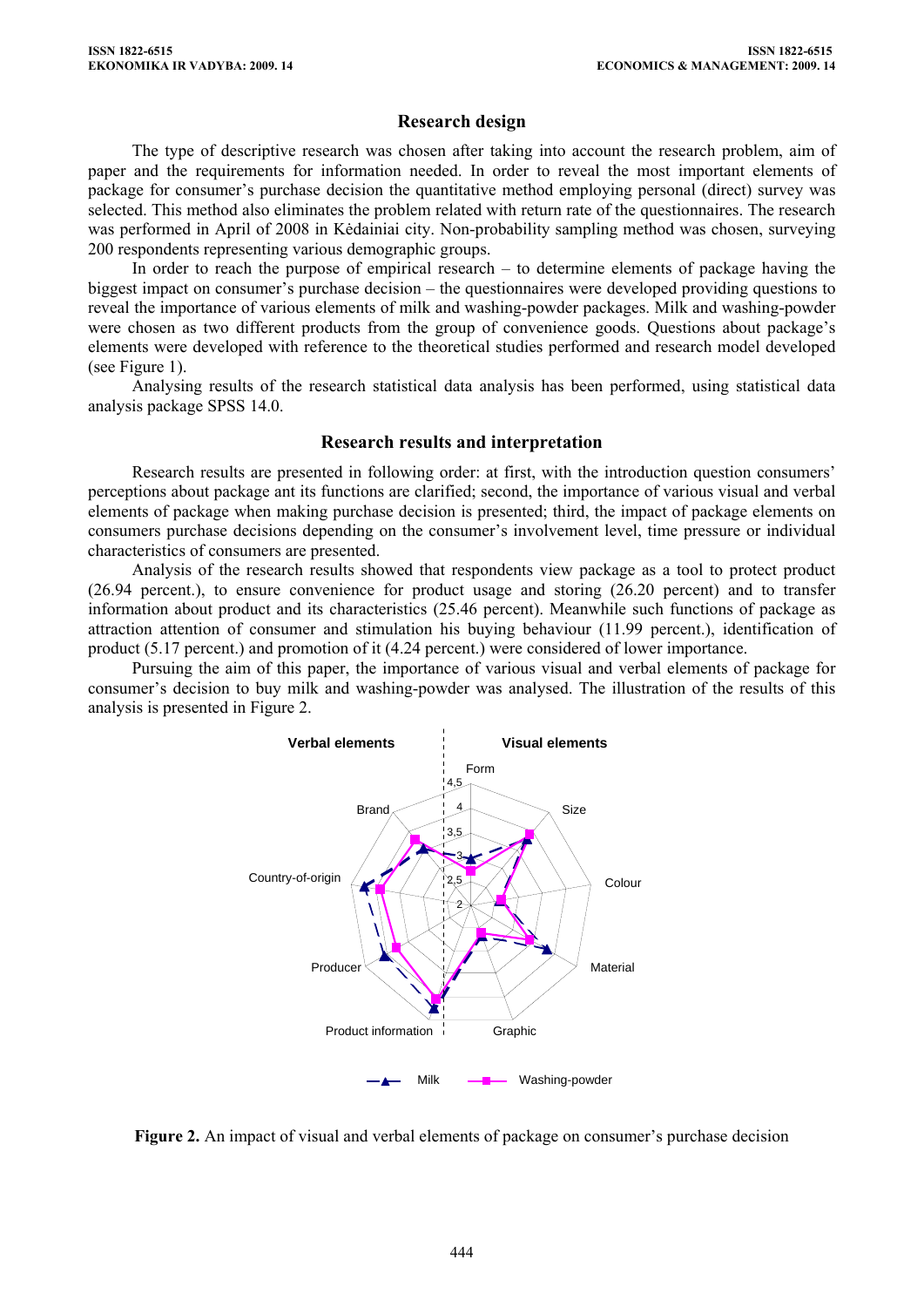A separate analysis of visual and verbal elements of package let us maintain that package size and its material are the most important visual elements for purchasing both milk (size and material 3.80) and washing-powder (resp.: 3.87 and 3.41); whereas, in this case form, colour and graphic could be treated as unimportant elements of package. When analysing importance of verbal elements, it could be stated that product information (4.24 for milk and 4.06 for washing-powder) and country-of-origin (resp.: 4.22 and 3.88) are the most important elements. Furthermore its worth to add, that producer and brand couldn't be underestimated too, because the importance of both of these elements is treated by customers above the average.

Comparing the impact of visual and verbal elements of package on consumer's purchase decision it could be stated that verbal elements are more important than visual ones, when purchasing both milk and washing-powder.

According to the research model developed the impact of package's elements on consumer's purchase decision depending on time pressure, consumer's involvement level and individual characteristics were analysed.

The research results reveal that when consumers are under *time pressure* the verbal elements are still more important than visual ones. It emerged that even being under time pressure major part of respondents are interested information provided by package. 70.5 percent of milk buyers and 60.5 percent of washingpowder buyers are influenced by verbal elements as opposed to visual ones. It contradicts to the results of theoretical studies and to the assumption that when consumer experiences lack of time the visual elements come to the front, because at that point consumers haven't enough time for studying information. Such the results may be affected by decision to include a brand in the block of verbal elements of package. Inherently brand could be treated being visual element as well as verbal. These results should be taken into consideration for other researches in this field. On the other hand such results correspond to Young (2006) proposition about the effect of brand then judging the impact of packaging on consumer's purchase decision.

Analysing the impact of package elements on consumer's purchase decision, depending on the involvement level, at first, *involvement level* of respondents were determined (according to their preferences to price, package design, information provided and a way of making a package). Research results revealed that 53.5 percent of milk consumer's and 57.5 percent of washing-powder consumers could be treated as "low involved". This means that 46.5 percent and 42.5 percent respectively could be treated as "high involved" then purchasing milk and washing-powder. The results of the investigation of the importance of elements of package depending on the consumer's level of involvement are presented in Figure 3.



**Figure 3.** An importance of elements of package depending on the level of involvement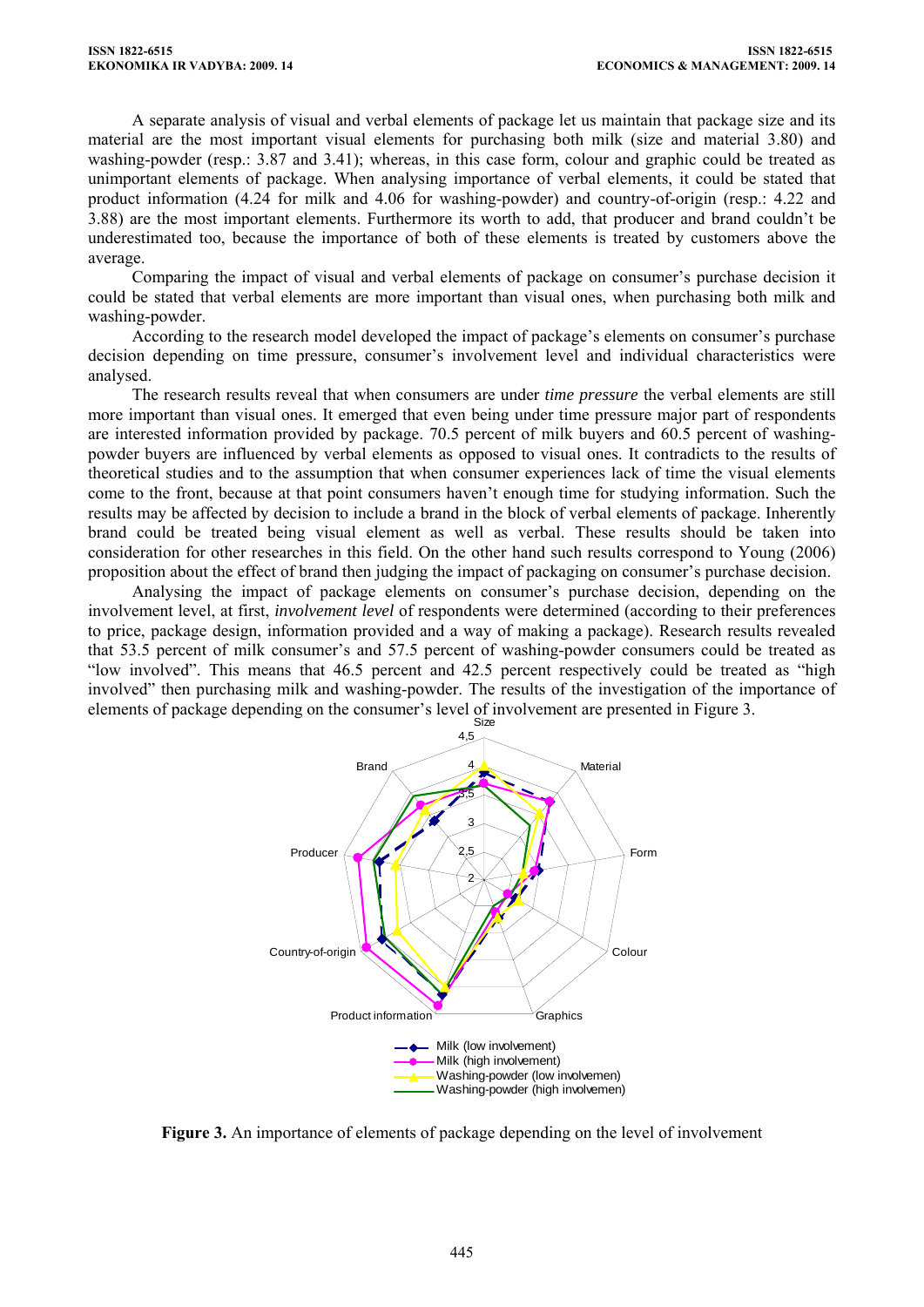It was found out that the results correspond with those of theoretical studies and let us stating that visual elements of package have relatively stronger influence on consumer's purchasing milk and washingpowder when they are in the level of "low involvement", in opposite to those who are in the level of "high involvement". Meanwhile verbal elements of package have relatively stronger influence when consumers are in the level of "high involvement" and the relatively weaker influence when consumers are in the level of "low involvement. It is worth to mention that overall judgement about importance of verbal elements remains the same: the importance of those elements is higher comparing to visual elements.

Analysing individual characteristics of consumer's ant their influence on impact of package on consumer's purchase decision it was revealed that there are more similarities than differences among various groups of consumer's classifying them according to their individual characteristics.

Verbal elements of package are the most important elements for both women and men, and especially product information  $(4.27 - 4.14$  for milk and  $4.08 - 3.95$  for washing-powder) and country-of-origin (resp.: 4.22 – 4.19 and 3.87 – 3.91). Analysing impact of visual elements it was revealed that for both man and women the most important visual elements are size  $(3.60 - 3.85)$  for milk and  $(3.53 - 3.96)$  for washingpowder) and material (resp.:  $3.67 - .3.83$ ;  $3.35 - 3.43$ ), but for women visual elements are more important comparing with men.

Analysing the influence of age for importance of package elements it was found out that for respondents under 25 years old more important comparing with other age groups is package size. For 26-35 years old respondents' colour, material and product information, when buying milk and form and producer when buying washing-powder, are more important than for others; while for 36-45 years old group more important elements are form, graphics, producer when buying milk and product information, brand, when buying washing-powder, and country-of-origin for both products. For respondents of group 46-60 years more important is brand, when buying milk, and colour, material and graphics when buying washing-powder.

After analysis of the influence of education and occupation on consumer's purchasing it was noticed that verbal elements are most important for respondents having higher education and for full time workers.

### **Conclusions**

Results of theoretical and empirical research of package elements and their impact on consumer's purchase decision stipulated following conclusions:

- Package could be treated as one of most valuable tool in today's marketing communications, necessitating more detail analysis of its elements and an impact of those elements on consumers buying behaviour.
- The impact of package and its elements on consumer's purchase decision can be revealed by analysing an importance of its separate elements for consumer's choice. For this purpose two main blocks of package's elements could be identified: visual and verbal elements, where graphic, colour, size, form, and material are considered as visual elements, while product information, producer, country-of-origin and brand are considered as verbal ones. Moreover, the impact of package elements on consumers purchase decisions should be evaluated depending on the consumer's involvement level, time pressure or individual characteristics of consumers.
- Empirically testing the research model proposed, package elements having the ultimate effect on consumer choice in a case of different products from group of convenience goods were determined:
	- $\geq$ It was revealed that verbal elements of package are the most important for consumer's purchase decision. For a major part of consumers' a size and material are the main visual elements, while product information and country-of-origin are the main verbal elements when purchasing milk and washingpowder.
	- $\triangleright$  The research results revealed that when consumers are under time pressure the verbal elements are still more important than visual ones. These results contradict to theoretical studies and to the assumption that when consumer experiences lack of time the visual elements are more important. So further analysis on this issue would be purposeful.
	- $\triangleright$  Results of analysing the impact of package elements on consumers purchase decisions depending on level of involvement correspond with those of theoretical studies and let us stating that visual elements of package have relatively stronger influence on consumer's purchasing when they are in the level of "low involvement", in opposite to those who are in the level of "high involvement".